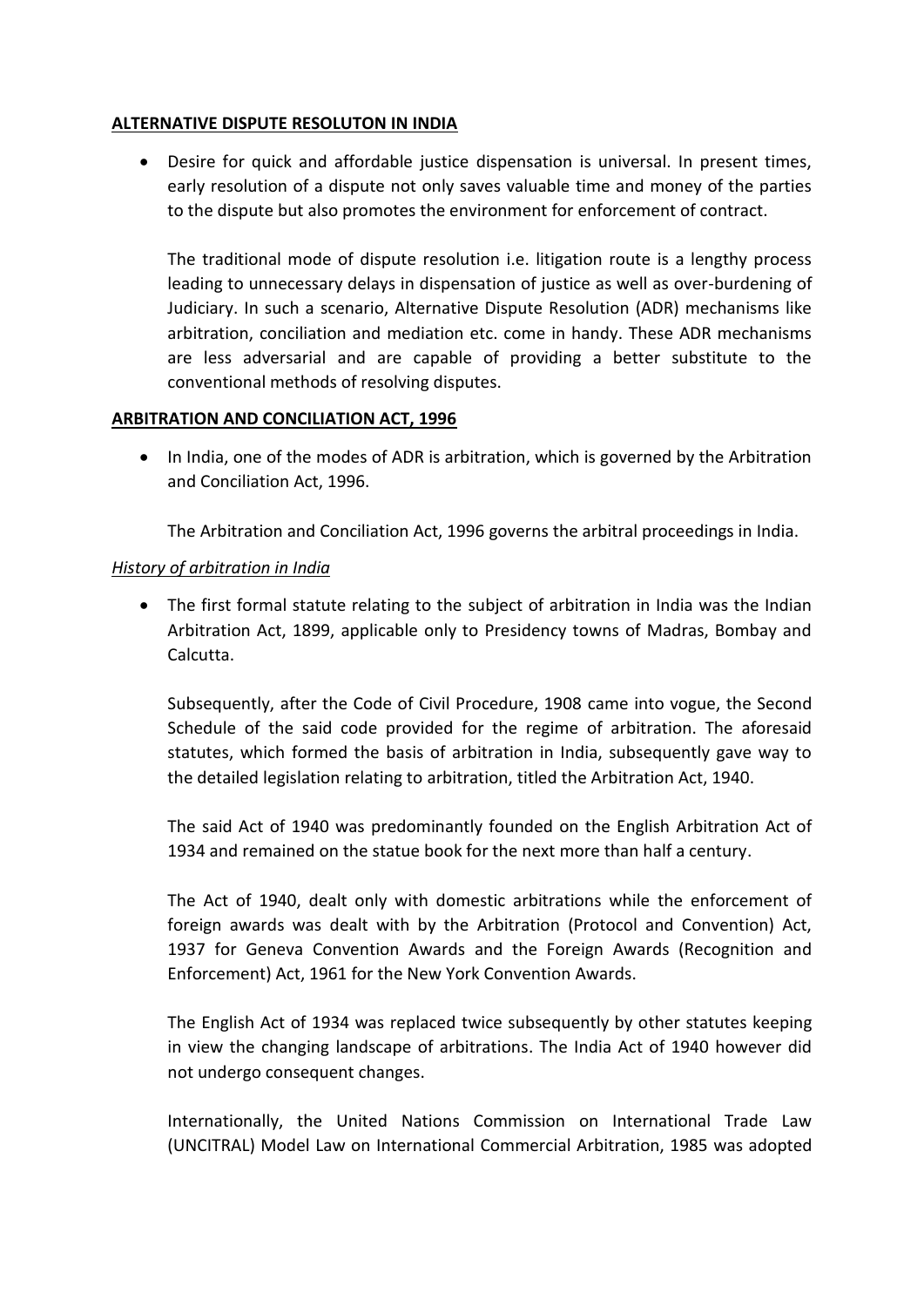on June 21st, 1985, containing 36 Articles. The said model law was aimed to create uniformity and synonymy for arbitration related statues, prevalent across the world.

The UNCITRAL model law enabled the participating nations to consider the said law while enacting domestic arbitration related provisions in order enable uniformity being maintained across the globe as far as arbitration law is concerned.

### *Enactment of the Arbitration and Conciliation Act, 1996*

 Globalization and liberalisation of the Indian economy had created the ecosystem for foreign investments to come into India after the year 1991.

The investors, however before investing in India were looking for a vibrant and steady alternate dispute resolution mechanism to be available to get disputes relating to their investments in India adjudicated quickly and at a lesser cost.

However, the then prevalent alternate dispute resolution mechanism being the provisions of the Arbitration Act, 1940 was not commensurate to the expectations of the investors, who wanted a more settled and vibrant alternate dispute resolution statute in India.

India, based on the UNCITRAL Model Law on International Commercial Arbitration 1985 thereafter passed the Arbitration and Conciliation Act, 1996 to make its law contemporaneous to the worldwide existent position as far as arbitration is concerned.

The Arbitration and Conciliation Act, 1996 accordingly came in force on 22.08.1996.

The said Act of 1996 was based on the UNCITRAL Model Law on International Commercial Arbitration 1985 and the UNCITRAL Conciliation Rules, 1980.

The key objectives of the Arbitration and Conciliation Act, 1996 were:

- a. Minimisation of supervisory role of courts
- b. Providing speedy disposal of the disputes.
- c. Amicable, swift and cost-efficient settlement of disputes.
- d. Resolving the dispute by a formal award.
- e. Ensuring that arbitration proceedings are just, fair and effective.
- f. Comprehensively cover international commercial arbitration and conciliation as also domestic arbitration and conciliation.
- g. Permit an arbitrator to use mediation, conciliation or other procedure during the arbitral proceedings to encourage settlement of disputes.
- h. Provide that every arbitral award is enforced in the same manner as if it were a decree of the court.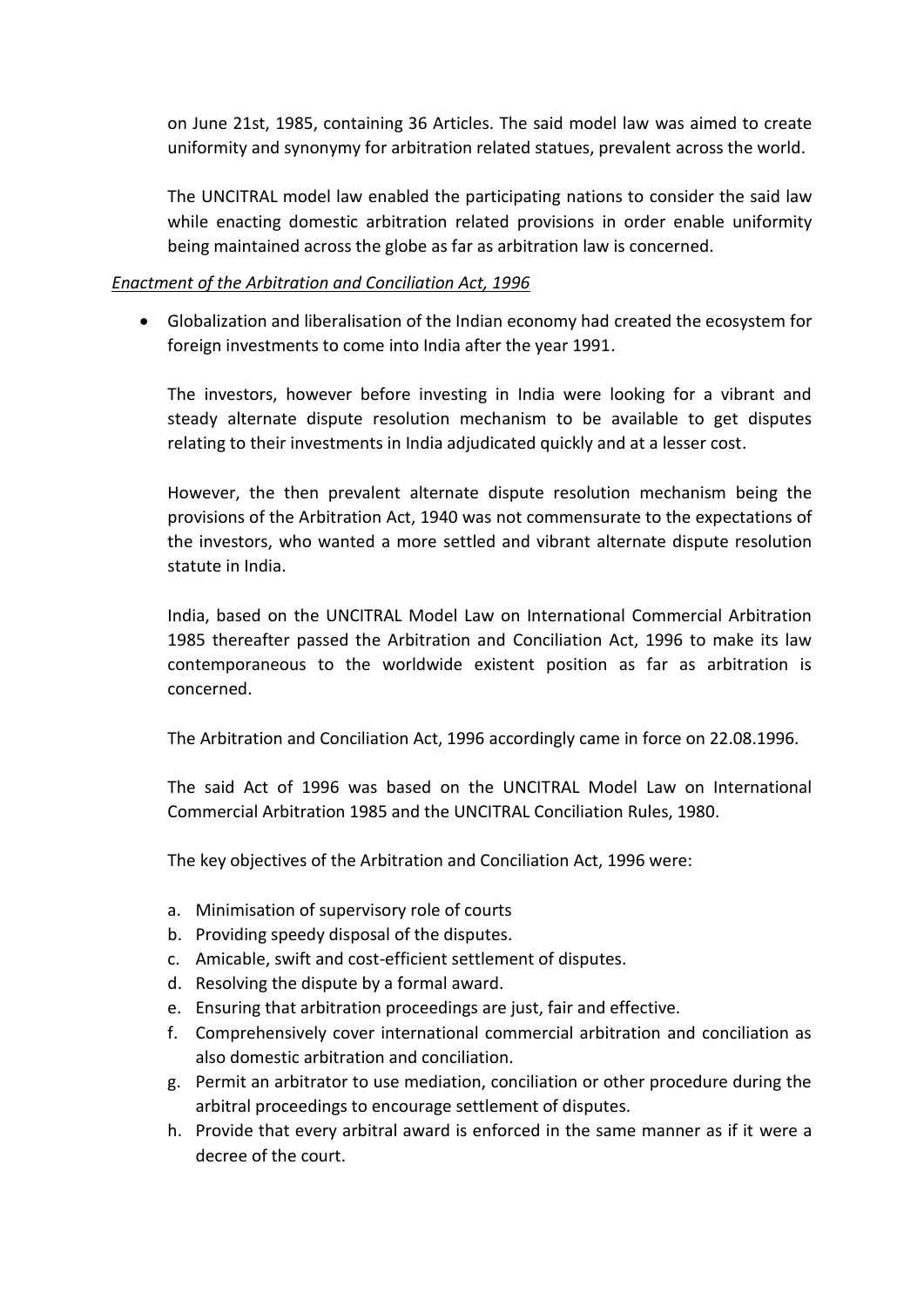Arbitration is a quasi-judicial proceeding, wherein the parties in dispute appoint an arbitrator by agreement to adjudicate the said dispute and to that extent differs from court proceedings. The power and functions of arbitral tribunal are statutorily regulated. Arbitration is accordingly essentially a voluntary assumption of an obligation by contracting parties to resolve their disputes through a private tribunal.

The Arbitration and Conciliation Act, 1996 is divided into four parts. Part I which is titled "Arbitration"; Part II which is titled "Enforcement of Certain Foreign Awards"; Part III which is titled "Conciliation" and Part IV being "Supplementary Provisions". Apart from these Parts, there are Seven Schedules provided to the Act of 1996.

# *Recent Amendments to the Arbitration and Conciliation Act, 1996.*

- The Arbitration and Conciliation Act, 1996 has been amended in the years 2015 and 2019, to enable making arbitration proceedings in India to be time bound, efficacious and amenable to further litigation only on limited grounds.
- The significant amendments include:
	- $\triangleright$  Grounds for challenge to arbitrators have been detailed out and specified as per prevalent international standards to uphold independence and impartiality of arbitrators.
	- $\triangleright$  Statutory framework provided for time bound completion of arbitration proceedings.
	- $\triangleright$  Interim orders that can be passed by the courts or arbitral tribunals, as the case may be, relating to arbitral proceedings have been detailed out to enable protection of the value of the subject matter of dispute during the pendency of the arbitration proceedings.
	- $\triangleright$  The grounds for challenge to arbitral awards clarified to convey that the scope of challenge is intended to be limited. This would enable finality to arbitral awards.
	- $\triangleright$  The provision of automatic stay on the enforcement of arbitral awards, as soon an application for setting aside an arbitral award is filed has been done away with and a provision included that a stay on the enforcement of an arbitral award may be granted upon imposition of conditions including deposit in case of monetary awards.
	- $\triangleright$  Proposed notification of the establishment of Arbitration Council of India (ACI) for grading of arbitral institutes in the country.